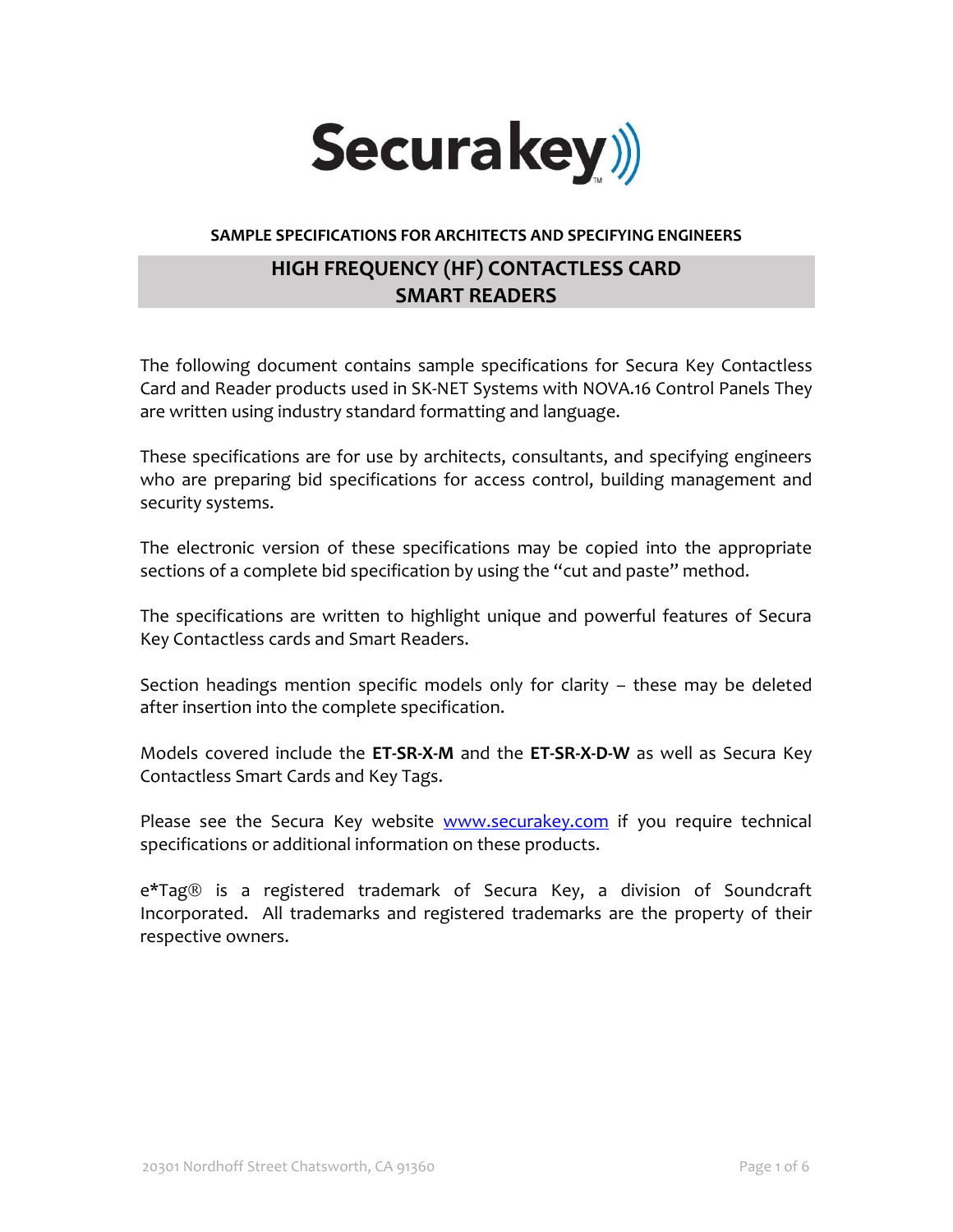## **1.1 ACCESS CONTROL EQUIPMENT**

- A. **ACCESS CONTROL READERS**: Provide Secura Key Contactless Smart Readers, or equivalent, as shown on the drawings. Smart Readers shall communicate with the Access Control Panel using RS-485 bi-directional communications, and shall monitor and control all devices at the door or gate location eliminating 'home-run" cabling extending from each door location to the control panel. Smart Readers require only RS-485 data and 12VDC power from the control panel. Card readers shall be available in the following configurations:
	- 1. (ET-SR-X-M) Contactless Smart Reader, Door Frame or Mullion Mounting Applications:
		- a. Provide mini-mullion style Contactless Smart Readers for doorframe or mullion mounting, and where shown on plans.
		- b. The reader shall be of potted, ABS material, sealed for weather resistance.
		- c. The reader shall be UL/C 294 listed, and shall have the following regulatory approvals: FCC, CE.
		- d. Transmit Frequency: 13.56 MHz
		- e. The reader shall have an approximate read range of up to 4" when used with the compatible ISO CR-80 type access card.
		- f. The reader shall require that a card, once read, must be removed from the RF field for one second before it will be read again, to prevent multiple reads from a single card presentation and antipassback errors.
		- g. The reader shall be capable of reading and decrypting DES-Encrypted access control data from any Secura Key Contactless Smart card or equivalent, and transmitting that data to the control panel via RS-485, using Secura Key SR protocol.
		- h. The reader shall transmit card data, and input circuit voltages and status data to the control panel, and shall receive and execute commands from the control panel to activate outputs and operate red and green LEDs and the internal Beeper.
		- i. The reader shall have four separate input points for connecting switch contacts from devices such as Request-to-Exit pushbuttons, Exit PIRs, magnetic reed switches for door monitoring, status outputs from Magnetic Locks and and "crash bars" and other monitoring devices which provide a switch closure.
		- j. The reader shall have a solid-state latch output for connection to magnetic locks, electric strikes, electrified locksets, and gate controllers, as well as two open collector Auxiliary Outputs which can be connected through interposing relays to devices which can be operated by a contact closure, such as strobes, horns, sounders, camera inputs, lighting controllers or HVAC systems, in response to various types of access control transactions, card badgings within a pre-defined range, valid periods of specified time zones, or status changes of the input points described above.
		- k. The reader shall have a bi-color (red/green) LED, activated by host command from the control panel.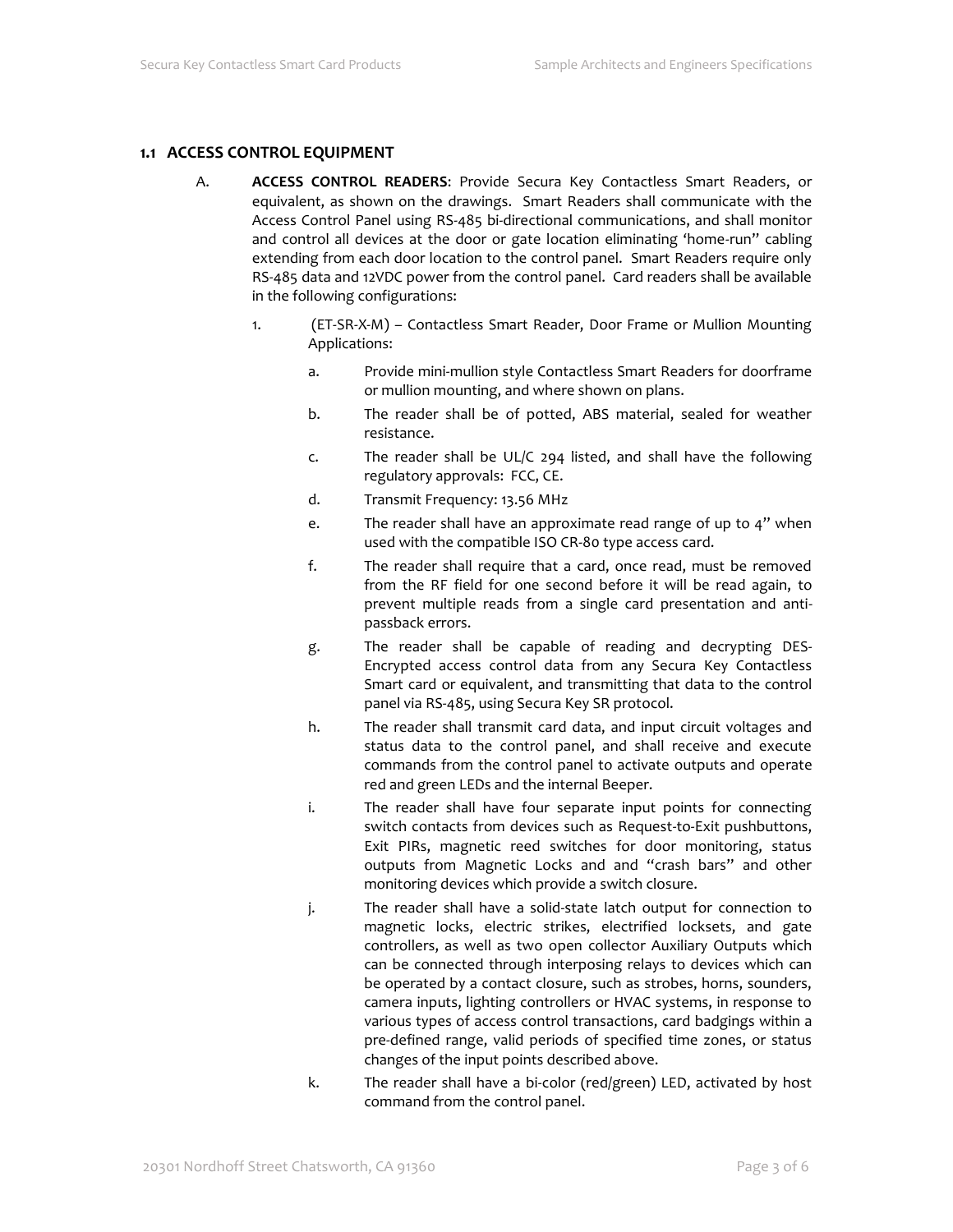- l. The reader shall have a piezoelectric audio sounder capable of providing audible indication that a card has been read, as well as other indications under host control.
- m. The reader shall have a 3-year warranty against defects in materials and workmanship.
- n. Color shall be black.
- o. Secura Key e\*Tag ET8-SR-X-M, or equivalent, compatible with selected card media.
- 2. (ET-SR-X-D-W) Contactless Smart Reader, Wall Mounting (Single-Gang Leviton Decora® style Indoor/Protected area Mounting Applications):
	- a. Provide "single-gang" Leviton Decora® style Contactless Smart Readers for wall mounting, and where shown on plans.
	- b. The reader shall be of ABS material, designed for interior applications only.
	- c. The reader shall be UL/C 294 listed, and shall have the following regulatory approvals: FCC, CE.
	- d. Transmit Frequency: 13.56 MHz
	- e. The reader shall have an approximate read range of up to 6" when used with the compatible ISO CR-80 type access card.
	- f. The reader shall require that a card, once read, must be removed from the RF field for one second before it will be read again, to prevent multiple reads from a single card presentation and antipassback errors.
	- g. The reader shall be capable of reading and decrypting DES-Encrypted access control data from any Secura Key Contactless Smart card or equivalent, and transmitting that data to the control panel via RS-485, using Secura Key SR protocol.
	- h. The reader shall transmit card data, and input circuit voltages and status data to the control panel, and shall receive and execute commands from the control panel to activate outputs and operate red and green LEDs and the internal Beeper.
	- i. The reader shall have four separate input points for connecting switch contacts from devices such as Request-to-Exit pushbuttons, Exit PIRs, magnetic reed switches for door monitoring, status outputs from Magnetic Locks and and "crash bars" and other monitoring devices which provide a switch closure.
	- j. The reader shall have a solid-state latch output for connection to magnetic locks, electric strikes, electrified locksets, and gate controllers, as well as two open collector Auxiliary Outputs which can be connected through interposing relays to devices which can be operated by a contact closure, such as strobes, horns, sounders, camera inputs, lighting controllers or HVAC systems, in response to various types of access control transactions, card badgings within a pre-defined range, valid periods of specified time zones, or status changes of the input points described above.
	- k. The reader shall have a bi-color (red/green) LED, activated by host command from the control panel.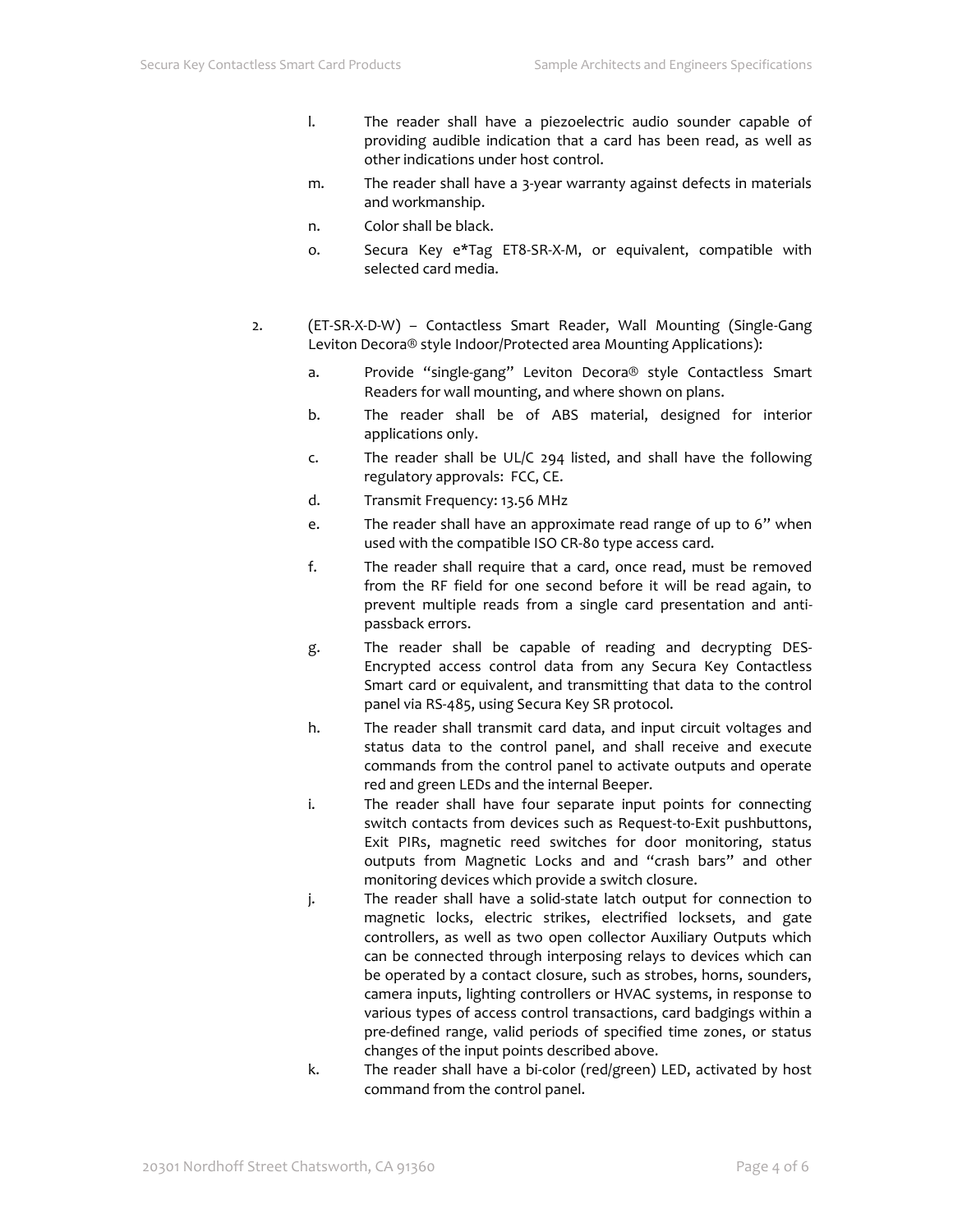- l. The reader shall have a piezoelectric audio sounder capable of providing audible indication that a card has been read, as well as other indications under host control.
- m. The reader shall have a 3-year warranty against defects in materials and workmanship.
- n. Color shall be white (ET8-SR-X-D-W) or Ivory (ET8-SR-X-D-I)
- o. Secura Key Radio Key ET8-SR-X-D-W/I, or equivalent, compatible with selected card media.

#### **B. ACCESS CARDS (CREDENTIALS)**

Provide (specify quantities*)* Secura Key Contactless Smart Card Credentials (or equivalent) in the following form factors:

- 1. (ETCI-04) Access Card
	- a. Access cards shall be used with access readers to gain entry to access controlled portals (e.g.; doors, gates, turnstiles) and to hold information specific to the user.
	- b. The card shall be available in single technology or multiple technology configurations using 13.56 MHz contactless smart card technologies. Single technology cards shall meet the following criteria:
		- 1) The card shall meet ISO 7810 specifications for length, width, thickness, flatness, card construction and durability, and shall be in a form suitable for direct two-sided dyesublimation or thermal transfer printing on the specified badge printer.
		- 2) Presentation to the access control reader at any angle within a minimum of one (1) inch shall result in an accurate reading of the card.
		- 3) The card shall be warranted against defects in materials and workmanship for three years, or with an added magnetic stripe the card shall have a fifteen (15) month warranty.
		- 4) Provide (specify quantity), access cards, compatible with the specified card readers. Cards shall be pre-encoded with 26-bit or 32-bit Wiegand card data, at the factory. Card data will be DES Encrypted using a diversified encryption key. The card shall be laser engraved with the card ID and Facility Code.
		- 5) The card shall not carry any identification showing the location of the property unless otherwise specified herein.
		- 6) The card shall be capable of accepting a slot punch, allowing it to be hung from a strap clip in either a vertical or horizontal orientation.
	- c. Multiple technology cards shall support a 13.56 MHz contactless smart card chip and antenna plus an added Magnetic Stripe.
	- d. Provide (specify quantity) (badge protectors with clips or other accessories), of a type acceptable to the Architect.